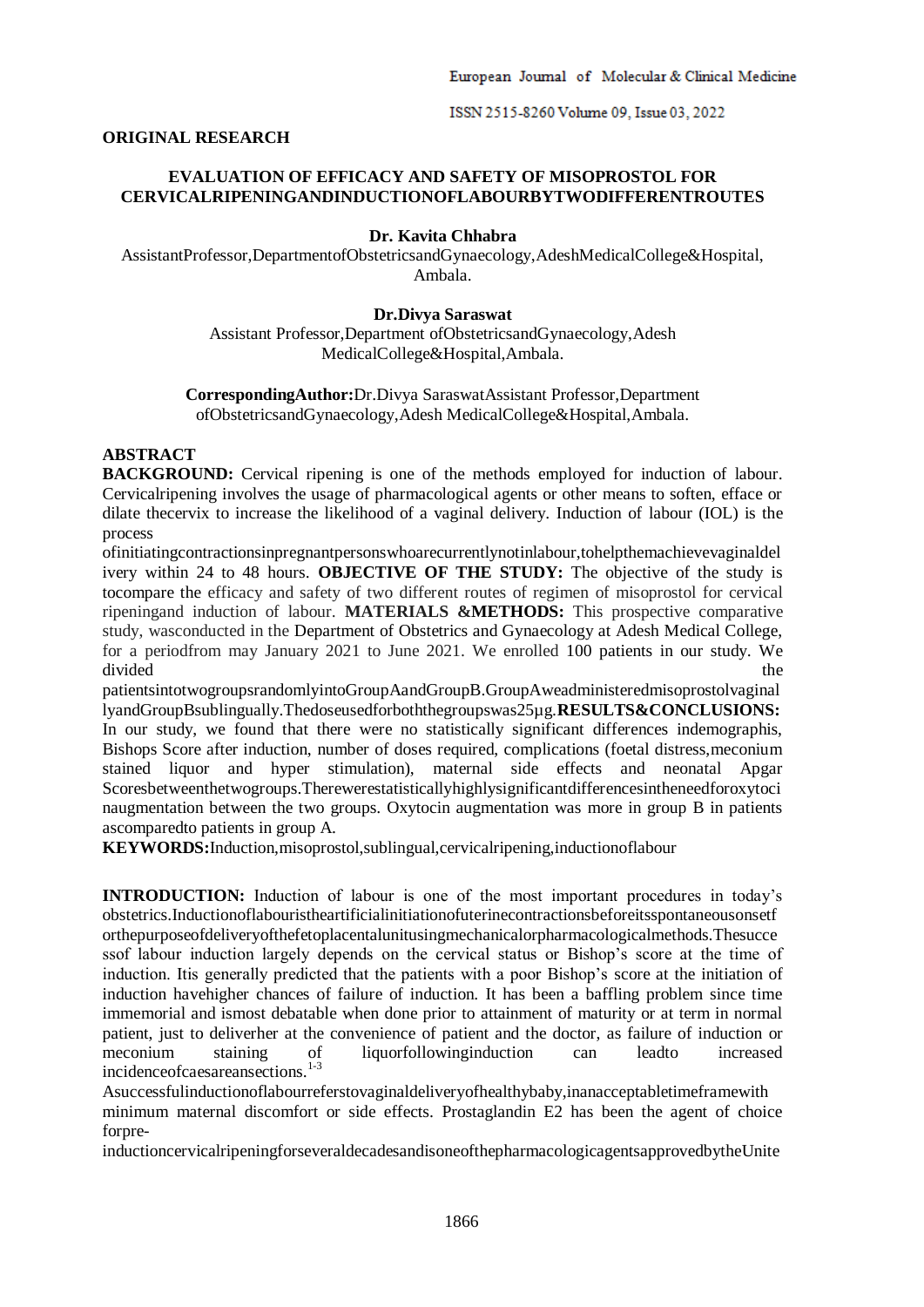## ISSN 2515-8260 Volume 09, Issue 03, 2022

dStatesFoodandDrugAdministrationforthisindication.However,ithasseveraldisadvantages:itisexpens ive,requiresintracervicalapplication,andcontinuousrefrigeration.Inductionof labour with oxytocinisunlikelyto leadtovaginaldelivery inanunripecervix.<sup>4-7</sup>

Misoprostol (a prostaglandin E1 analogue) is a comparatively new agent for pre-induction cervicalripening and labour induction. It has excellent cervical ripening and uterotonic properties. Although,misoprostolcurrentlyisapprovedbyU.S.FDAforthepreventionandhealingofpepticulcersind ucedby NSAIDs, in 2002, the U.S Food and Drug Administration approved a new label on the use ofmisoprostolduringpregnancyforcervicalripeningandfor

inductionoflabour.Itiseconomical,stableatroomtemperature,withveryfewsideeffectsandcanbeeasilya dministeredthroughoral,sublingual,vaginal, buccal or rectal routes. Most clinical trials have used doses ranging from 25µg to 100µg,inserted intra-vaginally into the posterior fornix. Considering the routine use of both vaginal and oralroutes, uncertainty regarding the preferred dose and route, lack of accurate statistics, advantages anddisadvantages on the effectiveness of both methods, we designed this study to assess and compare theefficacy of sublingual misoprostol 50µg and vaginal misoprostol 25µg for induction of labour at term.Andtocomparematernalandneonatalcomplicationsandsideeffectsofthedrug.

**OBJECTIVEOFTHE STUDY:** The objective of the study is to compare the efficacy and safety of two different routesof regimen ofmisoprostolfor cervicalripening and induction of labour.

**MATERIALSANDMETHODS:**Thisprospectivecomparativestudy,wasconductedintheDepartment of Obstetrics and Gynaecology at Adesh Medical College, Ambala for a period from mayJanuary 2021 to June 2021 after obtaining institutional ethical committee clearance. After informedconsent, we enrolled a total of 100 subjects in our study, we divided them randomly into two groupsGroup A and Group B with 50 subjects in each group. Group A were given tablet misoprostol 25 µggivenvaginaandgroupBweregiventabmisoprostol25µggivensublingually.WeincludedSingletonpr egnancybeyond37weeks'gestation,Vertexpresentation,Clinicallyadequatepelvis,Bishopscore<6,

Reactive Non-stress test and Absence of uterine contractions. We excluded the pregnancies withMalpresentation,Presenceofuterinecontractions>=3/10min,Cephalo–

pelvicdisproportion,Favourable cervix (Bishop score > 6), Previous Caesarean section or uterine scar, Multiple gestationandParity-5 ormore.

We mainly compared 5 parameters between both the groups. These parameters include 1) number ofdoses(misoprostol)given2)needforoxytocinaugmentation3)uterineactivity(regular/hyperstimulatio n) 4) induction delivery time and 5) APGAR score. Statistical analysis was carried out byentering the data in Microsoft excel sheet and SPSS was used for comparison between the groups bychisquaretestandpartialcorrelationcoefficient. P<0.05wasconsidered statisticallysignificant.

**RESULTS AND DISCUSSION:**In our study, we included a total of 100 subjects in the age group of20-30years.Werandomlyallocatedthesubjectsintotwogroupswith50subjectsineachgroup.GroupA were given misoprostol 25 µg given vaginally and Group B were given misoprostol 25 µg givensublingually. Most of the subjects were in the age group of 20-25 years in both the groups. There wasno statistically significant difference in age between the two groups. The indications for Induction oflabourincluded,PIH,MildOligohydromnias,MildIUGR,Post-datedandPROM.Out oftheseindications,themostcommonindicationforinductionof labor wasPIH inboththegroups.

| <b>Table1:Showsnumber of doses required for induction</b> |                |               |                   |                |  |
|-----------------------------------------------------------|----------------|---------------|-------------------|----------------|--|
| inboththegroups.                                          |                |               |                   |                |  |
| N <sub>o</sub>                                            | GroupA(vaginal |               | GroupB(sublingual |                |  |
| ofdoses                                                   | misoprostol)   |               | misoprostol)      |                |  |
|                                                           | N <sub>0</sub> | $\frac{6}{9}$ | N <sub>0</sub>    | $\frac{6}{10}$ |  |
|                                                           | 8              |               |                   |                |  |
|                                                           | 24             |               | 26                |                |  |
|                                                           |                |               |                   |                |  |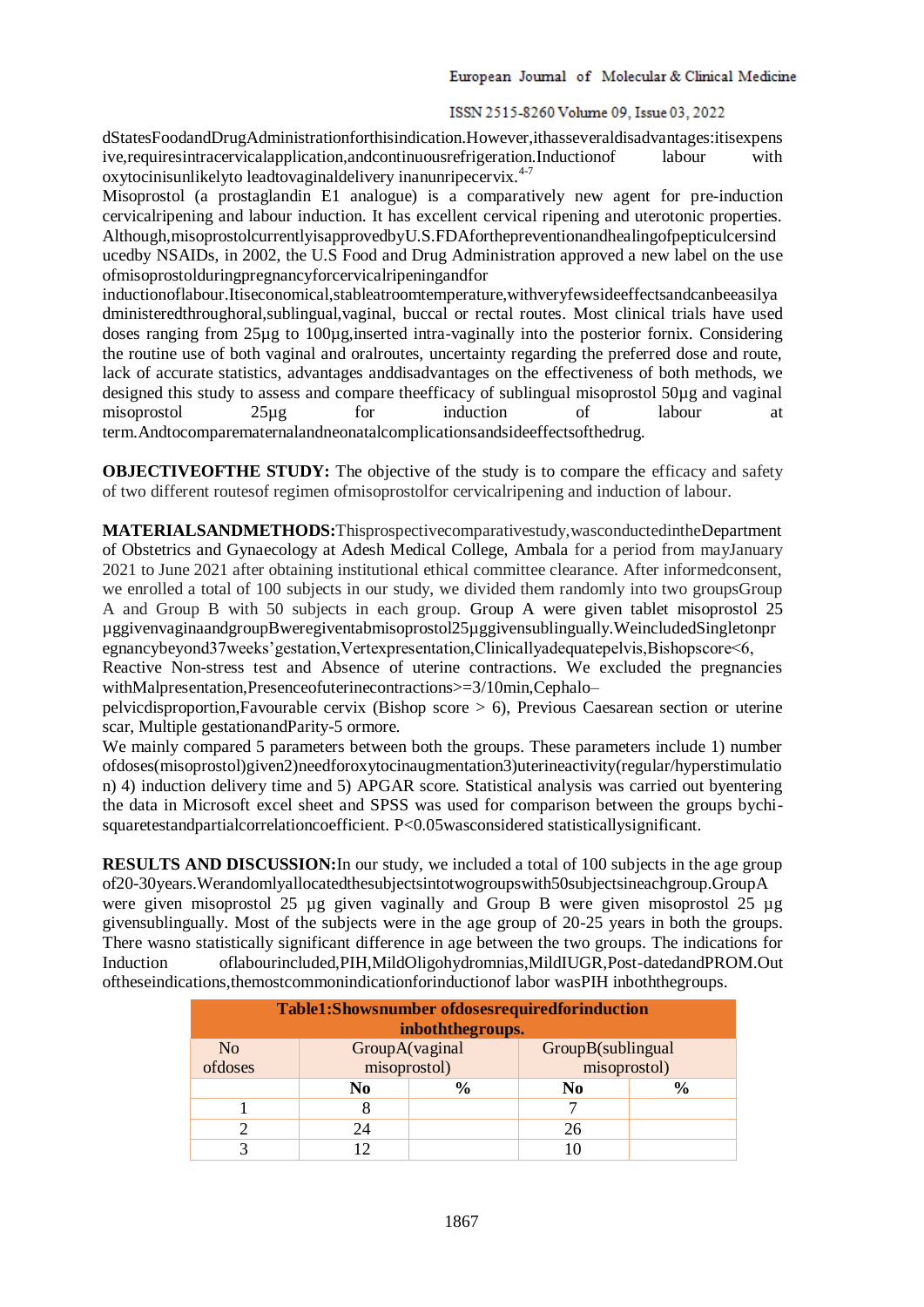#### European Journal of Molecular & Clinical Medicine

|  | ISSN 2515-8260 Volume 09, Issue 03, 2022 |
|--|------------------------------------------|
|--|------------------------------------------|

It is evident from the table 1 that the difference in the number of doses required in both the groups toproduceeffectoncervicalripening anddilatation wasstatistically notsignificant(p=0.967).

| Table2:ShowsNeedforAugmentationbetweenthetwoGroups |                                |      |                                   |               |
|----------------------------------------------------|--------------------------------|------|-----------------------------------|---------------|
| <b>Needfor</b><br>Augmentation                     | GroupA<br>(vaginalmisoprostol) |      | GroupB<br>(sublingualmisoprostol) |               |
|                                                    | N <sub>0</sub>                 | $\%$ | N <sub>0</sub>                    | $\frac{6}{9}$ |
| Needed                                             | 34                             |      | 12                                |               |
| Not needed                                         | 16                             |      | 38                                |               |
| Total                                              | 50                             |      | 50                                |               |

Itisquiteevidentfromthetable2that34patients needed

augmentationbyoxytocinin25µgMisoprostol vaginal group as compared to 12 patients in 25µg Misoprostol sublingual group. Thedifference in both the groups for requirement of augmentation was statistically significant ( $p = 0.00$ ). The patients included in both the groups were those who achieved full cervical dilatation followinginductionandaugmentationoflabouraswellasthosewhounderwentlowersegmentcaesar eansection.

| Table3:InductionDeliveryTimeWiseComparisonBetween theGroups |                   |                         |  |
|-------------------------------------------------------------|-------------------|-------------------------|--|
| Need                                                        | Group A           | Group B                 |  |
| forAugmentatio                                              | (vaginalmisoprost | (sublingualmisoprostol) |  |
| n                                                           | ol)               |                         |  |
| Minimumtime                                                 | 470 minutes       | 420 minutes             |  |
| Maximumtime                                                 | 920minutes        | 880minutes              |  |
| Meantime                                                    | 660               | 710                     |  |
| <b>SD</b>                                                   | 112               | 120                     |  |

Itisevidentfromtable3that,meaninductiondeliverytimewasmoreingroupBcomparedtoGroup

A.Therewassignificantstatisticaldifferenceintheinductiondeliveryintervalbetweenthegroupswith(p= 0.42).

We also analysed uterine activity and APGAR score between the two groups, we found no statisticallysignificant differences in both the groups. The mean Apgar value at 1 and 5 minutes were similar inboth group.(data not shown) Also, no major maternal complications were seen in terms of fever,vomiting,diarrhoeaorbronchospasmin both thegroups.

Thisstudyshowsthatwomenwhoreceivemisoprostolvaginallyexperiencefasterinduction-

todeliverytimes with less need for oxytocin augmentation when compared with a similargroup of womenreceiving oral misoprostol. These findings concur with those of others. Though the total number ofdoses of misoprostol required in vaginal groups was lower as compared to oral, when average wasderived, the difference was not statistically significant in our study which was in contrast to studiesdone by Wing DA et al, Janice SK et al, and Jindal et al. This may be due to the reason that sometimesthevaginaldosedidnotdissolutecompletelybythe timeofnextdosewhichincreasedtherequirementof dose. Induction to vaginal delivery interval was significantly lower in vaginal group as shown byJaniceetalandJindaletal,asvaginalmisoprostolisabsorbedrapidlyandeliminatedslowlyfrombodyma king it available to act for a longer time as compare to oral resulting in rapid progression of labour.Main fear with this drug is sometimes excessive uterine contractions and possibility of